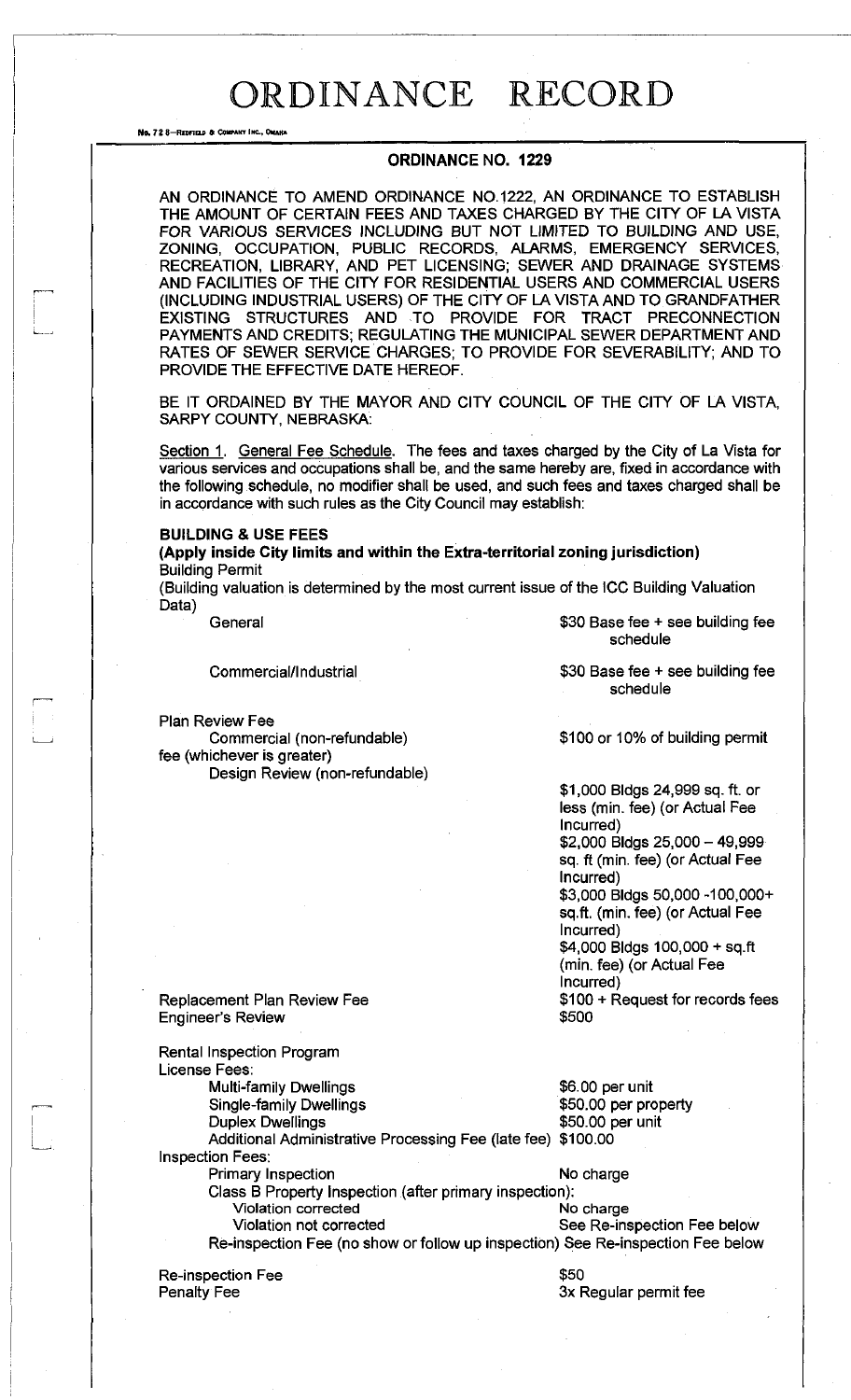## RDINANCE Amended Master Fee Schedule 14/15 Fiscal Year

No. 72 8–Redfield & Company I

Refund Policy Certificate of Occupancy Temporary Certificate of Occupancy Pre-occupancy fee (Occupancy without C.O.) Temporary Use Permit (includes tents, greenhouses, event structures) Sign Permit Identification Sign, Incidental Sign Master Sign Plan (more than 1 sign) Common Sign Plan Temporary Sign Permit: Non-profit or tax exempt organization All other temporary signs Tower Development Permit Co-locates - Towers Tarp Permit(valid for 6 months) Solar Panel Permit Satellite Dish Permit Wading/Swimming Pools at residence Dedicated Electrical circuit for pumps Mechanical Permits fee Plumbing Permits fee Sewer Repair Permit Backflow protector permit Underground Sprinklers Electrical Permits fee 75% will be refunded when the project is cancelled or not complete within one year. No refund will be given after one year. (Sewer Hook-up Fee is100% refunded) \$50 \$750 \$750 \$ 50 plus \$10/day \$150/sign \$75/sign \$250 \$250 \$0 \$ 30/year \$1000 \$100 \$30 \$30 \$30 \$30 \$30 \$30 Base fee + See mechanical \$30 Base fee + See mechanical \$30 \$ 30 (\$22 permit & \$8 backflow) \$ 30 (\$22 issue fee & \$8 fixture) \$30 Base Fee + See electrical City Professional License (Plumbers; Mech. Contractors) \$ 15 and a \$1,000,000 Liability, and a \$500,000 bodily injury insurance Certificate per each occurrence Also a \$5,000 Bond is required, naming the City as the recipient. Demolition of building Moving Permit (buildings 120 square feet or greater) Sheds and Fences **Sidewalks** \$250 plus Insurance Certificate \$250 plus Insurance Certificate \$ 30.00 \$ 30.00 **Driveway Replacement** \$ 30.00 Driveway Approach w/o curb cut or grinding \$ 30.00 With curb requiring cut plus the 4' apron on each side) Contractor (Contractor performs curb cut or grind) \$30.00 plus \$1.00/ft. City Charge (if City performs curb cuts) \$50 + \$5/ft (\$40 set up fee; \$10 permit fee) City charge (if City performs curb grinds) \$50 + \$6/ft (\$40 set up fee; \$10 permit fee) Utility Cut Permit \$30.00 Appeal Fee Regarding Issuance or Denial of Curb Cut/Driveway Approach Construction Permit  $$250$ Street Paving, Surfacing, Resurfacing, Repairing, Sealing or Resealing Permit  $$ 30.00/Yearly$ Appeal Fee Regarding Issuance or Denial of Street Paving, Resurfacing, etc. Permit  $$250$ **FIRE INSPECTION FEES**  Plan Review Fees

 $\overline{2}$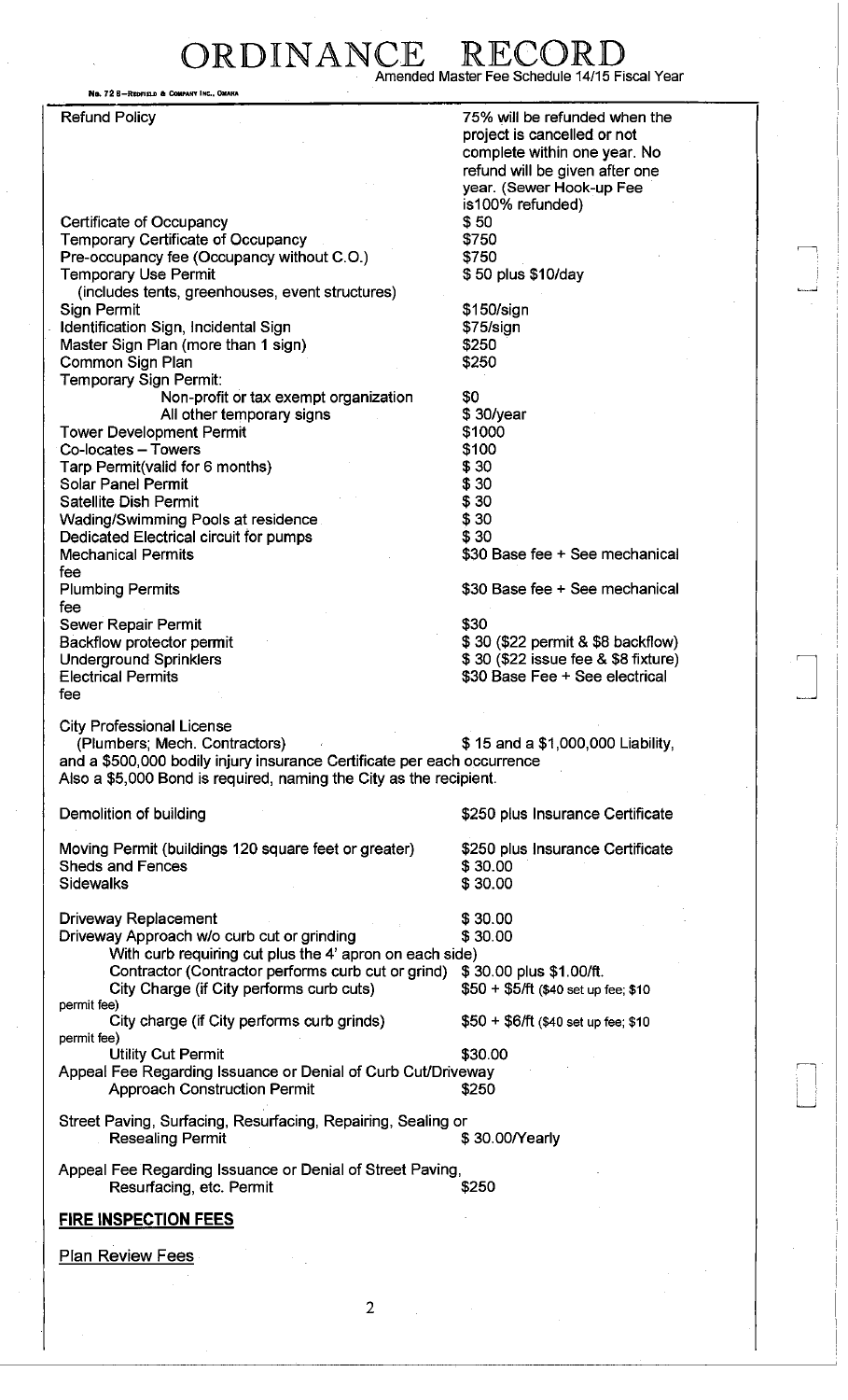$\ddot{\phantom{0}}$ 

 $\begin{array}{c} \hline \end{array}$ 

 $\begin{picture}(120,15) \put(0,0){\line(1,0){150}} \put(15,0){\line(1,0){150}} \put(15,0){\line(1,0){150}} \put(15,0){\line(1,0){150}} \put(15,0){\line(1,0){150}} \put(15,0){\line(1,0){150}} \put(15,0){\line(1,0){150}} \put(15,0){\line(1,0){150}} \put(15,0){\line(1,0){150}} \put(15,0){\line(1,0){150}} \put(15,0){\line(1,0){150}}$ 

 $\begin{bmatrix} 1 & 1 \\ 1 & 1 \\ 1 & 1 \end{bmatrix}$ 

No. 72 8-RECFIELD & COMPANY INC., OWAHA AMERICAL AMERICAL AMERICA MASTER Fee Schedule 13/14 Fiscal Year

|                               | <b>Commercial Building</b>                                                 | 5% of building permit fee with a     |
|-------------------------------|----------------------------------------------------------------------------|--------------------------------------|
|                               | <b>Fire Sprinkler Plan Review</b>                                          | maximum of \$1,000<br>\$50.00        |
|                               | Fire Alarm Plan Review                                                     | \$50.00                              |
| <b>Child Care Facilities:</b> |                                                                            |                                      |
|                               | $0 - 8$ Children                                                           | \$50.00                              |
|                               | 9-12 Children                                                              | \$55.00                              |
|                               | 13 or more children                                                        | \$60.00                              |
| <b>Foster Care Homes:</b>     |                                                                            |                                      |
|                               | Inspection                                                                 | \$25.00                              |
| <b>Liguor Establishments:</b> |                                                                            |                                      |
|                               | Non-consumption establishments \$60.00                                     |                                      |
|                               | Consumption establishments                                                 | \$85.00                              |
| <b>Nursing Homes:</b>         |                                                                            |                                      |
|                               | 50 beds or less                                                            | \$55.00                              |
|                               | 51to 100 beds                                                              | \$110.00                             |
|                               | 101 or more beds                                                           | \$160.00                             |
|                               |                                                                            |                                      |
| <b>Fire Alarm Inspection:</b> |                                                                            |                                      |
|                               | Four year license (Test)                                                   | \$100.00                             |
|                               | <b>NICET</b>                                                               | \$25.00 per year NICET certification |
|                               |                                                                            | last                                 |
|                               | Annual test (witnessed)                                                    | \$30.00                              |
|                               | <b>Sprinkler Contractor Certificate:</b>                                   |                                      |
|                               | Annual                                                                     | \$100.00                             |
|                               |                                                                            |                                      |
| <u>Fuels Division:</u>        |                                                                            |                                      |
|                               | Above ground Hazardous Substance Storage Tanks (Title 158)<br>Registration | \$25.00 per tank                     |
|                               | Re-registration                                                            | \$25.00 per tank (Required           |
|                               |                                                                            | whenever change is made to tank or   |
|                               |                                                                            | contents)                            |
|                               | Above ground Petroleum Storage Tanks (Title 153, Chapter 17)               |                                      |
|                               | <b>Inspection Fee</b>                                                      | \$50.00 (Per installation regardless |
|                               |                                                                            | of the number of tanks)              |
|                               |                                                                            |                                      |
|                               | Under ground Storage Tanks (Title 159, Chapter 2)                          |                                      |
|                               | Farm, residential and heating oil tanks                                    |                                      |
|                               | (tanks with a capacity of 1100gallons or less)                             | \$10.00 one-time registration fee    |
| All other tanks               |                                                                            | \$30.00 per tank, annually           |
|                               | Petroleum Release Remedial Action Fund                                     | \$90.00 per tank, annually           |
| <b>Tank installation</b>      |                                                                            | \$60.00 per tank                     |
| Piping only installation      |                                                                            | \$60.00                              |
| <b>GRADING PERMIT FEES</b>    |                                                                            |                                      |
| 5 acres or less               |                                                                            | \$500                                |
| More than 5 acres             |                                                                            | \$1,000                              |
| <b>ZONING FEES</b>            |                                                                            |                                      |
|                               | <b>Comprehensive Plan Amendment</b>                                        | \$500                                |
|                               |                                                                            |                                      |
|                               | Zoning Map Amendment (rezoning)                                            | \$500                                |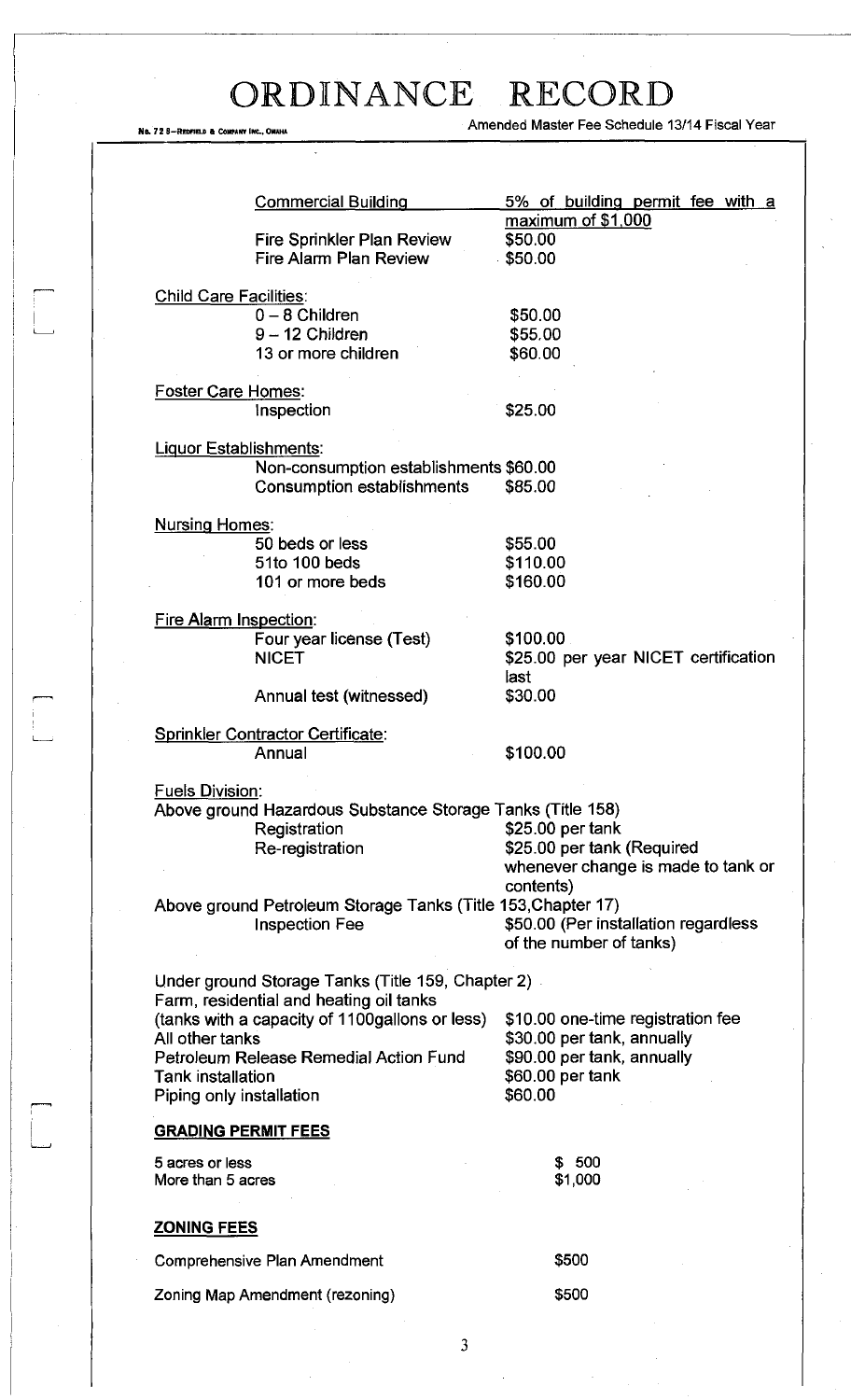DRDINANCE RECC Amended Master Fee Schedule 14/15 Fiscal Year

No. 72 8-REDFIELD & CONFANY

Zoning Text Amendment

Zoning Verification Letter

Subdivision Text Amendment Conditional Use Permit (1 acre or less) Conditional Use Permit (more than 1 acre) Conditional Use Permit Amendment Flood Plain Development Permit

Administrative Plat - Lot Split, Lot Consolidation or Boundary Adjustment

Preliminary Platting

Final Platting

Revised Preliminary Plat

Replat

Preliminary P.U.D. (includes rezoning fee)

Final P.U.D.

Vacation of Plat and Right of Way Vacation

Variance, Appeals, Map Interpretation (B.O.A.) \$250 Watershed Fees - the following fees apply to only new developments or significant redevelopments as specified in a subdivision agreement: (fees are remitted to Papillion Creek Watershed Partnership)

Single Family Residential Development (up to 4-plex) High-Density Multi-Family Residential Development Commercial/Industrial Development \*Computed to the nearest .01 acre.

## **OCCUPATION TAXES**

Publication fees Class A Liquor License Holder Class B Liquor License Holder Class C Liquor License Holder Class D Liquor License Holder Class I Liquor License Holder Class L Liquor License Holder Class W Wholesale Beer License Holder Class X Wholesale Liquor License Holder Class Y Farm Winery License Holder Class Z Liquor License Holder Class AB Liquor License Holder Class AD Liquor License Holder Class ADK Liquor License Holder Class AK Liquor License Holder Class ABK Liquor License Holder

Class BK Liquor License Holder Class CK Liquor License Holder Class DK Liquor License Holder Class IB Liquor License Holder Class IBK Liquor License Holder Class ID Liquor License Holder Class IDK Liquor License Holder Class IK Liquor License Holder

\$50 \$500 \$300 \$500 \$200 \$500

\$500

\$750+ additional fee of \$250 for review of revised drawings

\$1,000 +additional fee of \$250 for review of revised drawings

\$1000+additional fee of \$250 for review of revised drawings \$500+additional fee of \$250 for review of revised drawings

\$1500 +additional fee of \$250 for review of revised drawings

\$1000 +additional fee of \$250 for review of revised drawings

\$500+additional fee of \$250 for review of revised drawings \$150

\$823 per dwelling unit \$3,619 per gross acre' \$4,387 per gross acre\*

\$10 \$200 \$200 \$600 \$400 \$500 \$500 \$1000 \$1500 \$500 \$500 \$400 \$600 \$800 \$400 \$600

\$400 \$800 \$600 \$700 \$900 \$900 \$1100 \$700

 $\overline{\mathbf{A}}$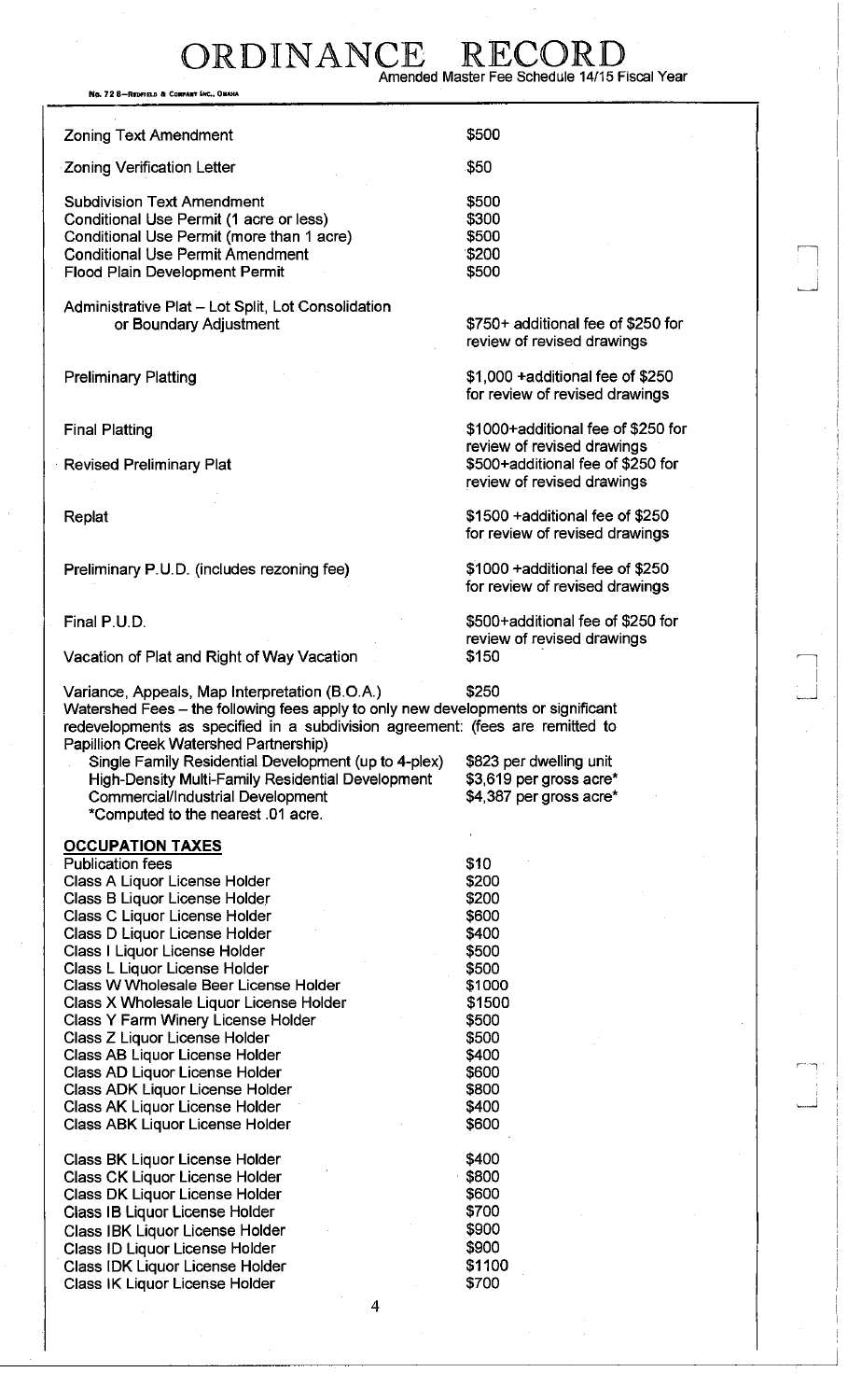Ng. 72 8-REDFIELD & COMPANY INC., OMAHA

| Amended Master Fee Schedule 13/14 Fiscal Year |  |  |
|-----------------------------------------------|--|--|
|                                               |  |  |

| Special Designated Permit - Liquor Control                                                                                                                                                                                                                                                                                                                                         |              | \$50/day except non-profits               |
|------------------------------------------------------------------------------------------------------------------------------------------------------------------------------------------------------------------------------------------------------------------------------------------------------------------------------------------------------------------------------------|--------------|-------------------------------------------|
| Transfer of Liquor License from One Location to Another                                                                                                                                                                                                                                                                                                                            |              | \$25                                      |
| (These fees are in addition to the State Fee Requirement)<br>Amusement Concessions (i.e. Carnivals)                                                                                                                                                                                                                                                                                |              | \$10/concession/day                       |
| (This would include any vendors set up for special functions at the La Vista Sports Complex)                                                                                                                                                                                                                                                                                       |              |                                           |
| Auto dealers - new and used - \$250 plus \$.01 per sq. ft. of inside area, and \$.005 per sq. ft.<br>of outside area used for display, sales or storage.                                                                                                                                                                                                                           |              |                                           |
| Auto repair                                                                                                                                                                                                                                                                                                                                                                        |              | \$100                                     |
| Banks, small loan and finance companies<br>facility.                                                                                                                                                                                                                                                                                                                               |              | \$250 plus \$75/each detached             |
| Barber shops, beauty salons, tanning & nail salons \$75 plus \$10 per operator over one.                                                                                                                                                                                                                                                                                           |              |                                           |
| <b>Bowling Alleys or Billiard/Pool Halls</b>                                                                                                                                                                                                                                                                                                                                       |              | \$50/year + \$10/table or alley           |
| (Additional fee for Restaurant or Bar if applicable)                                                                                                                                                                                                                                                                                                                               |              |                                           |
| Car washes                                                                                                                                                                                                                                                                                                                                                                         |              | \$100 (includes all vacuum & supply       |
| vending machines)<br>Circus, Menagerie or Stage Show                                                                                                                                                                                                                                                                                                                               |              | \$50/day                                  |
| Collecting agents, detective agents or agencies                                                                                                                                                                                                                                                                                                                                    |              |                                           |
| and bail bondsmen                                                                                                                                                                                                                                                                                                                                                                  |              | \$75                                      |
| Construction/Tradesmen                                                                                                                                                                                                                                                                                                                                                             |              | \$75 and a \$1,000,000 Liability,         |
| \$500,000 bodily injury insurance certificate                                                                                                                                                                                                                                                                                                                                      |              |                                           |
| <b>Convenience stores</b>                                                                                                                                                                                                                                                                                                                                                          | \$75         |                                           |
| Convenience store with car wash                                                                                                                                                                                                                                                                                                                                                    |              | \$120 (Includes all vacuum & supply       |
| vending machines)                                                                                                                                                                                                                                                                                                                                                                  |              |                                           |
| Dry cleaning or laundry and tailoring<br><b>Funeral homes</b>                                                                                                                                                                                                                                                                                                                      | \$50         | \$150                                     |
| <b>Gaming Device Distributors</b>                                                                                                                                                                                                                                                                                                                                                  |              | 5% of gross receipts (non-profits exempt) |
| <b>Games of Chance/Lotteries</b>                                                                                                                                                                                                                                                                                                                                                   |              | 5% of gross receipts (non-profits exempt) |
| Games of Chance/Lottery License Fee                                                                                                                                                                                                                                                                                                                                                |              | \$50/1st location - \$10/ea additional    |
| <b>Gas Companies</b>                                                                                                                                                                                                                                                                                                                                                               |              | 5% of gross receipts                      |
| <b>Hawkers/Peddlers</b>                                                                                                                                                                                                                                                                                                                                                            |              | \$75/day or \$500/year                    |
| Home Occupations (not specified elsewhere)                                                                                                                                                                                                                                                                                                                                         |              |                                           |
| Home Occupation Permit Application Fee<br>Home Occupation 1 and Child Care Home                                                                                                                                                                                                                                                                                                    | \$30<br>\$50 |                                           |
| Home Occupation Conditional Use Permit - see Zoning Fees                                                                                                                                                                                                                                                                                                                           |              |                                           |
| Hotels/motels – Any hotel or motel in the City shall pay to the City monthly an Occupation                                                                                                                                                                                                                                                                                         |              |                                           |
| Tax equal to 5% of gross receipts from room rentals. Any shops and/or restaurants, which<br>are part of, associated with, or located in or with a hotel or motel facility will be considered a<br>separate business and taxed in accordance with the provisions of this Ordinance and the<br>applicable classifications(s) of the shop and/or restaurant hereunder. The Occupation |              |                                           |
| Taxes with Respect to any banquet and/or ballroom facilities of, or associated with, or<br>located in or with, any such hotel or motel shall be determined in accordance with the<br>square footage schedule above, based on the actual square footage of said facilities.                                                                                                         |              |                                           |
| Movie theatres                                                                                                                                                                                                                                                                                                                                                                     |              | \$150/complex and \$75/viewing room       |
| Music, Vending, & Pinball Machines                                                                                                                                                                                                                                                                                                                                                 |              | \$ 20/year/machine +Service Provider      |
| Fee of &75.00 for business outside the City that provides machines for local businesses                                                                                                                                                                                                                                                                                            |              |                                           |
| Nurseries, greenhouses, landscaping businesses,                                                                                                                                                                                                                                                                                                                                    |              |                                           |
| and tree trimmers                                                                                                                                                                                                                                                                                                                                                                  |              | \$75                                      |
| Nursing homes, assisted living, hospitals                                                                                                                                                                                                                                                                                                                                          | \$           | 5 per bed                                 |
|                                                                                                                                                                                                                                                                                                                                                                                    |              |                                           |
| and retirement homes                                                                                                                                                                                                                                                                                                                                                               |              |                                           |

Professional services - engineers, architects, physicians, dentists, chiropractors, osteopaths, accountants, photographers, auctioneers, veterinarians, attorneys, real estate offices and insurance agents or brokers - \$75 plus \$10 per agent or professional over one  $(1)$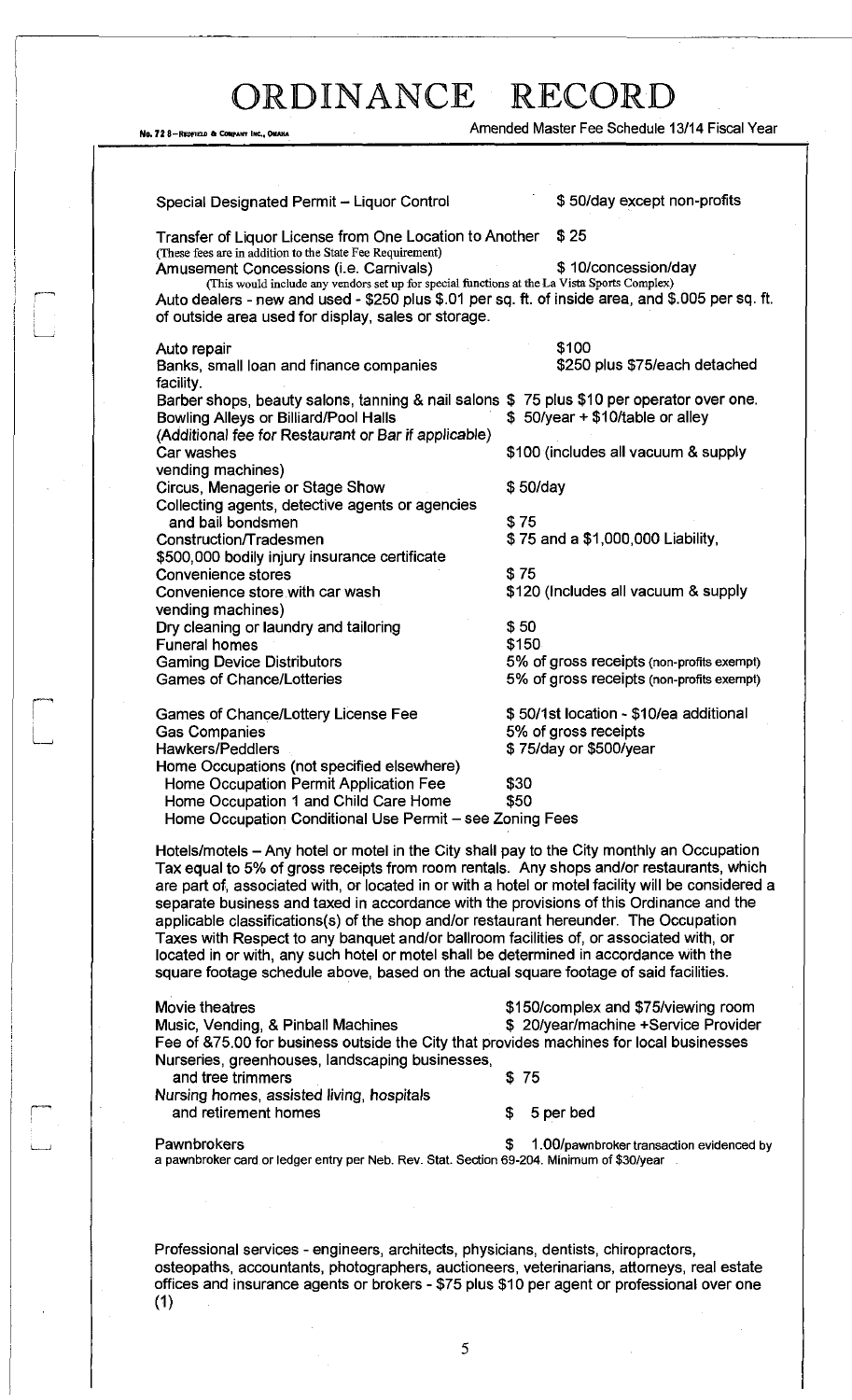DRDINANCE R Amended Master Fee Schedule 14/15 Fiscal Year

No. 72 8-REDFIELD & COMP

Recreation businesses - indoor and outdoor \$100

Restaurants, Bars, and drive-in eating establishments\$ 50 (5 employees or less) \$100 (more than 5 employees)

Retail, Manufacturing, Wholesale, Warehousing and Other - Any person or entity engaged primarily in a manufacturing, wholesale, and/or warehousing business shall pay an Occupation Tax based on the schedule below and the actual interior or enclosed square footage of facilities in the City used by said person or entity in the conduct of such business; and any person or entity engaged in a business of making retail sales of groceries, clothing, hardware, notions, furniture, home furnishings, services, paint, drugs, or recreational equipment, and any other person or entity engaged in a business for which an Occupation Tax is not specifically provided elsewhere in this Ordinance, shall pay an Occupation Tax based on the schedule below and actual interior or enclosed square footage of facilities in the City used by said person or entity in the conduct of such business; provided, however, that persons or entities that use a basement or one or more additional floors in addition to the main floor (the main floor being the floor with the greatest total square footage) in the conduct of one or more specified businesses of sales at retail shall determine square footage for purposes of the Occupation Tax imposed hereunder based on the square footage of the entire main floor plus one-half (1/2) of the square footage of all such basement and additional floors.

| 999 sq. ft.              | S | - 50    |
|--------------------------|---|---------|
| 2,999 sq. ft.            |   | 65<br>S |
| 4,999 sq. ft.            |   | \$ 80   |
| 7,999 sq. ft.            |   | \$120   |
| 9,999 sq. ft.            |   | \$150   |
| 14,999 sq. ft.           |   | \$200   |
| 24,999 sq. ft.           |   | \$225   |
| 39,999 sq. ft            |   | \$300   |
| 40,000<br>59,999 sq. ft. |   | \$400   |
| 99,999 sq. ft.           |   | \$500   |
| and greater              |   | \$750   |
|                          |   |         |

Schools - trade schools, dance schools, music schools, nursery school or any type of school operated for profit \$ 50

Service providers, such as persons, firms partnerships or corporations delivering any product, good or service whatsoever in nature within the City **\$75** 

Service stations selling oils, supplies, accessories for service at retail wash

Telephone Companies (includes land lines, wireless, cellular, and mobile)

Telephone Surcharge - 911

Tobacco License Tow Truck Companies Late Fee (Up to 60 days) Late Fee (60-90 days) Late Fee (over 90 days)

## OTHER FEES

**Barricades** Deposit Fee(returnable) Block Parties/Special Event Construction Use

## Blasting Permit \$1,000

Bucket Truck Rental w/operator **\$150 per hour** 

\$ 75 + \$25.00 for attached car

5% of gross receipts

\$1.00 per line per month

\$ 15 (based on State Statute)

- \$ 75
- \$ 35 \$ 75

Double Occupation tax or \$100, whichever is greater

\$ 60/barricade \$ 5/barricade per day \$30 ea. (7 days maximum)

6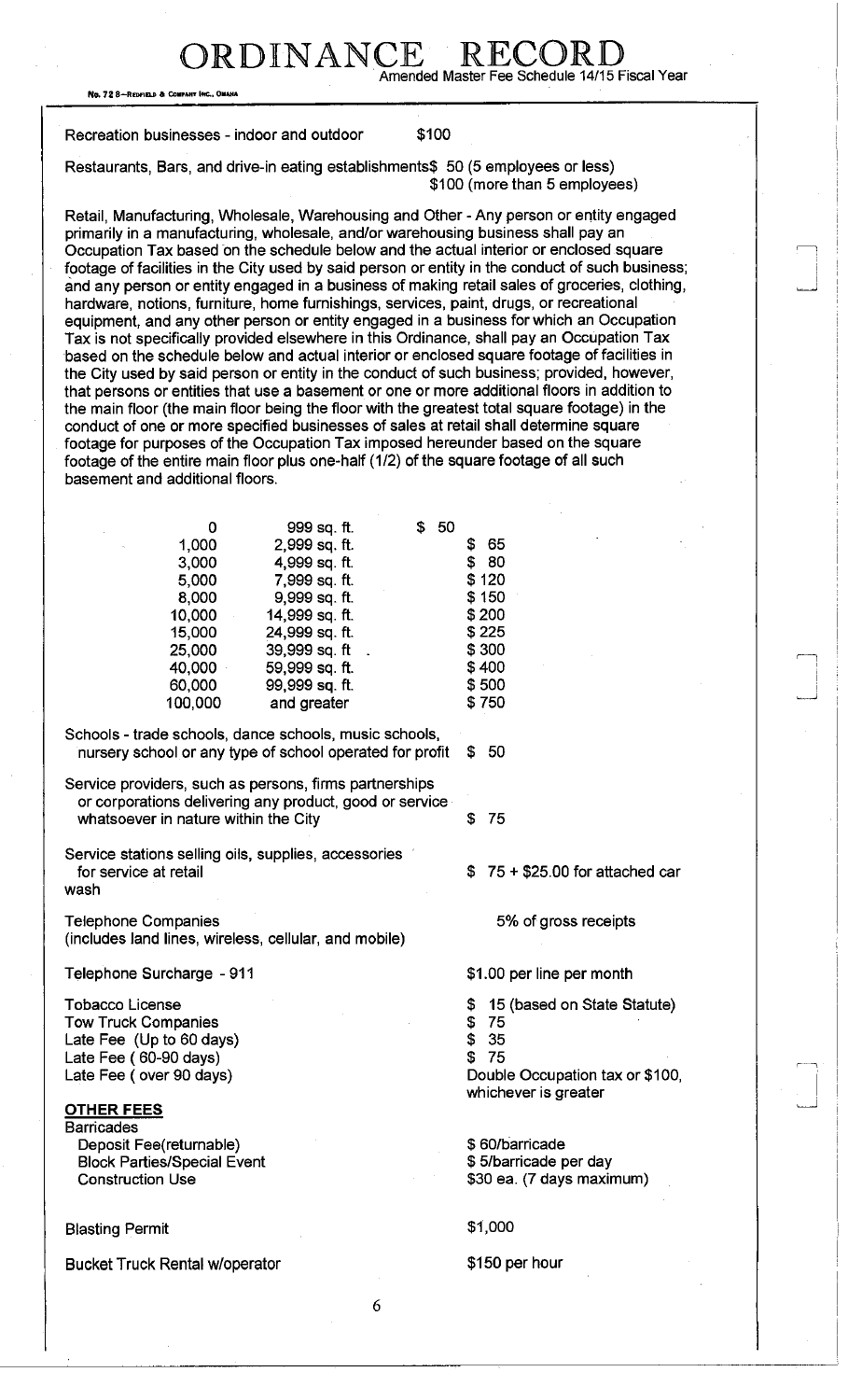*No. 72 8—REOFFEED & COMPART INC., ONAHA Amended Master Fee Schedule 13/14 Fiscal Year* Community Garden Plot Rental Conflict Monitor Testing Cat License Fee (per cat - limit 3) Senior Citizen Discount (Age 65+) Dog License Fee (per dog - limit 3) \$20 annually \$200 \$ 5 each if spayed/neutered \$ 15 each if not spayed/neutered \$10 each (delinquent) if spayed/neutered \$ 30 each (delinquent) if not spayed/neutered Free if spayed/neutered \$ 5 each if spayed/neutered \$ 15 each if not spayed/neutered \$ 10 each (delinquent) if spayed/neutered \$ 30 each (delinquent) if not spayed neutered<br>Free if spayed/neutered Senior Citizen Discount (Age 65+) Dog/Cat License Handling Fee (in addition to above fees) \$ 5 Dog or Cat License Replacement if Lost **\$ 1** Dog or Cat Capture and Confinement Fee  $$ 10 + Boarding Costs$ MAXIMUM OF 4 DOGS AND/OR CATS WITH NO MORE THAN 3 OF EITHER SPECIES Election Filing Fee 1% of Annual Position Salary Fireworks Sales Permit (Non-Profits) Handicap Parking Permit Application Fee **State** \$2,500 \$ Currently Not Charging Per Natural Gas Franchisee Rate Filing Fee Per Per Agreement (For rate changes not associated w/the cost of purchased gas.) Open Burning Permit \$10 Parking Ticket Fees If paid within 7 days of violation date  $$20 ($5 + $15$)$  admin fee) If paid after 7 days of violation date but within 30 days  $$25 ($10 + $15$)$  admin fee) If paid after 30 days of violation date  $$ 35 ($20 + $15$)$  admin fee) Pawnbroker Permit Fees: Initial Annual Renewal \$150 \$ 100 \$ 50 (In addition to Occ. \$ 20 Public Assembly Permit (requires application and approval)\$ 00 Pet Store License License) Police Officer Application Fee Returned Check Fee (NSF) Storage of Explosive Materials Permit Towing/Impound Fee Trash Hauling Permit Performance Bond **PUBLIC RECORDS**  Request for Records **Audio Tapes**  *Video* **Tapes or** *CD/DVD*  **\*Copy costs shall be established by the Finance Director**  \$ 35 \$ 100 \$ 30 **\$ 25/yr/truck + \$25,000**  \$15.00/Half Hour + Copy Costs\* (May be subject to deposit) **\$5.00 per tape \$10.00 per tape/CD** 

Unified Development Ordinance **\$100** 

l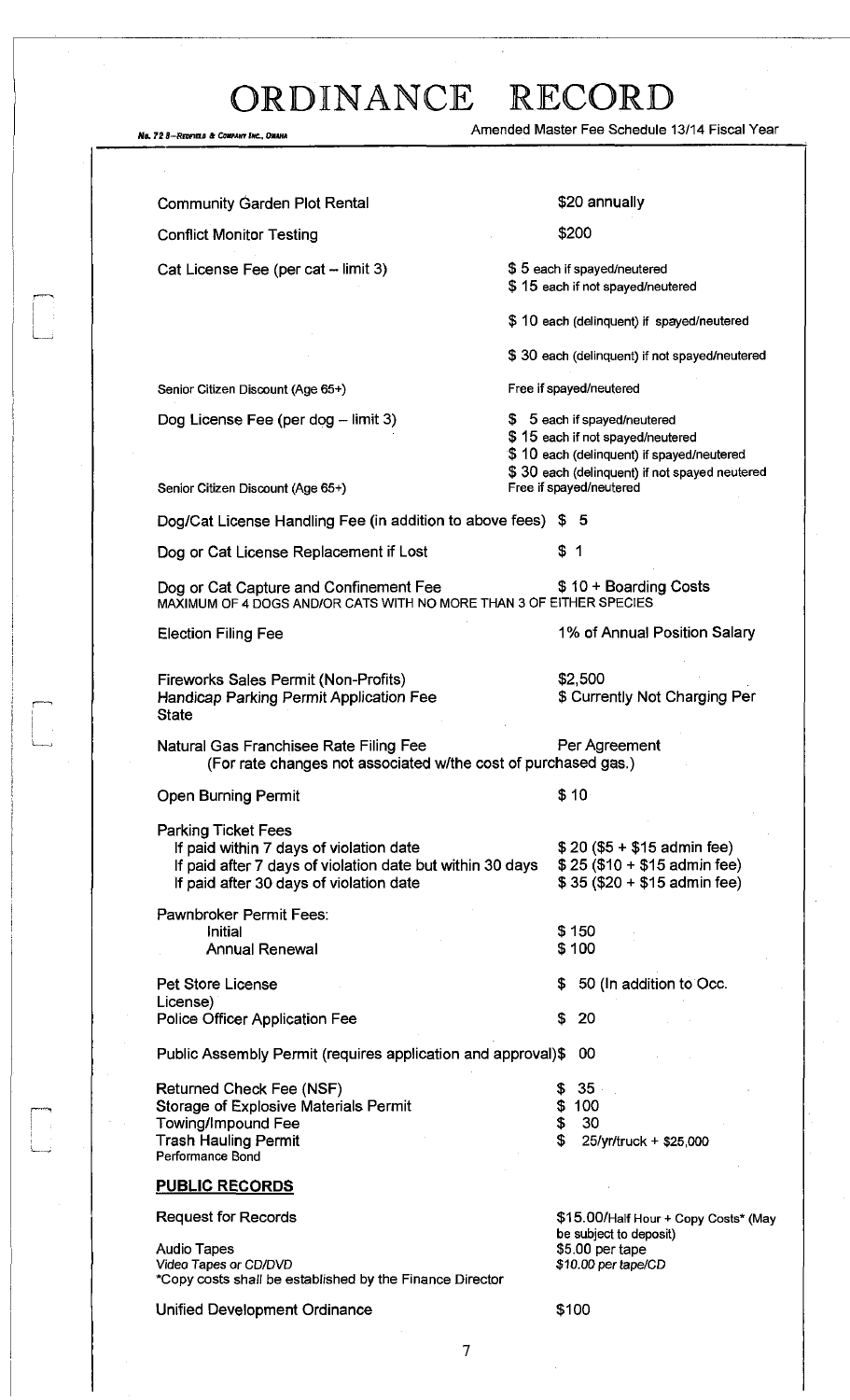## DRDINANCE R Amended Master Fee Schedule 14/15 Fiscal Year

No. 72 B-REDFIELD & COMPANY INC., OMAH

| <b>Comprehensive Plan</b><br><b>Zoning Map</b>                             | \$50<br>\$10 12"x36"<br>\$30 36"x120"       |
|----------------------------------------------------------------------------|---------------------------------------------|
| Zoning Ordinance w/Map<br><b>Subdivision Regulations</b>                   | \$30<br>\$30                                |
| <b>Future Land Use Map</b>                                                 | \$10 12"x36"                                |
| <b>Ward Map</b>                                                            | \$30 36"x120"<br>\$2                        |
| Fire Report<br>Police Report                                               | \$5<br>\$5                                  |
| Police Photos (5x7)                                                        | \$5/ea. for 1-15<br>\$3/ea. for additional  |
| Police Photos (8x10)                                                       | \$10/ea. for 1-15<br>\$5/ea. for additional |
| Police Photos (Digital)                                                    | \$10/ea. CD                                 |
| Criminal history                                                           | \$<br>10                                    |
| <b>FALSE AND NUISANCE ALARMS</b>                                           |                                             |
| Registration Fee for Alarm System (not to include                          | \$25                                        |
| single family or duplexes)<br>Renewal Fee for Alarm System (not to include | \$25                                        |
| single family or duplexes)<br>Late Registration Charge                     | \$35                                        |

False Alarm Fee for any false alarm generated by the registrant's alarm system, a fee in accordance with the following schedule (from 1 January through 31 December of each year) shall be charged:

Number of False/Nuisance Alarms False/Nuisance Alarm Charge 1 No Charge<br>2 No Charge 3 \$100.00

No Charge 4 or more \$250.00

i *i* 

False Alarm Fee for Alarm Systems without Registration - \$250 per alarm after 1 alarm

(not to include single family or duplexes)

### RESPONSE TO LARGE HAZARDOUS MATERIALS INCIDENTS

A Dispatch and mobilization charge of \$300 + mileage shall be charged for response to any incident where no action is taken. If services are provided, the following rates shall apply:

Response Vehicles: One-hour minimum charge. All charges will be made to the closest % hour. Mileage will be charged at \$8.00 per mile per vehicle.

| Pumper/Tanker Truck                                                                                                          | \$500/hour                            |
|------------------------------------------------------------------------------------------------------------------------------|---------------------------------------|
| <b>Weed Truck</b>                                                                                                            | \$150/hour                            |
| <b>Aerial Ladder Truck</b>                                                                                                   | \$750/hour                            |
| <b>Utility Vehicle</b>                                                                                                       | \$200                                 |
| <b>Command Vehicle</b>                                                                                                       | \$100                                 |
| Equipment Charges:<br>Jaws of Life<br><b>Power Saw</b><br>Hydraulic jack/chisels<br><b>Cribbing Blocks</b><br><b>Winches</b> | \$250<br>\$75<br>\$75<br>\$10<br>\$10 |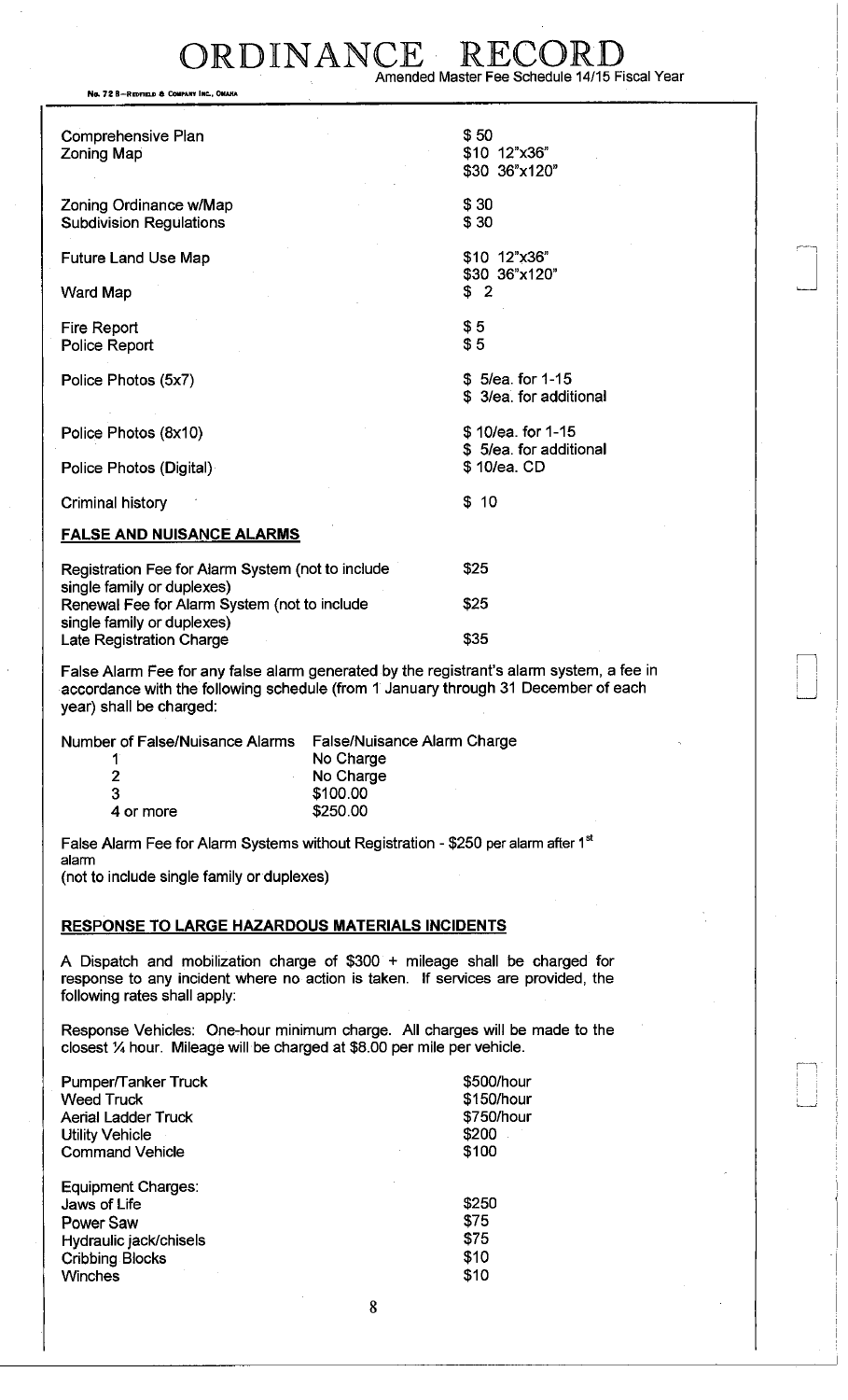$\begin{bmatrix} 1 \\ 1 \\ 1 \end{bmatrix}$ 

 $\Box$ 

| No. 72 8-REDFIELD & COMPANY INC., DMAHA                                                                                                                                                                                                    | Amended Master Fee Schedule 13/14 Fiscal Year              |                                                                                                  |                              |  |  |
|--------------------------------------------------------------------------------------------------------------------------------------------------------------------------------------------------------------------------------------------|------------------------------------------------------------|--------------------------------------------------------------------------------------------------|------------------------------|--|--|
|                                                                                                                                                                                                                                            |                                                            |                                                                                                  |                              |  |  |
|                                                                                                                                                                                                                                            |                                                            |                                                                                                  |                              |  |  |
| Air Bags                                                                                                                                                                                                                                   |                                                            | \$50                                                                                             |                              |  |  |
| <b>High Lift Jack</b>                                                                                                                                                                                                                      |                                                            | \$20                                                                                             |                              |  |  |
| Supplies: The actual City cost of the supplies plus 25% shall be charged for all<br>supplies including but not limited to safety flares, Class A foam, Class B foam,<br>absorbent pads, absorbent material, salvage covers, and floor dry. |                                                            |                                                                                                  |                              |  |  |
| <b>RESCUE SQUAD FEES</b>                                                                                                                                                                                                                   |                                                            |                                                                                                  |                              |  |  |
| <b>BLS Emergency Base</b><br>ALS Emergency Level I<br><b>ALS Emergency Level 2</b><br><b>Mileage Rural</b>                                                                                                                                 |                                                            | \$600<br>\$700<br>\$800<br>\$14                                                                  |                              |  |  |
| <b>LIBRARY FEES</b>                                                                                                                                                                                                                        |                                                            |                                                                                                  |                              |  |  |
| Membership (Non-Resident Family)                                                                                                                                                                                                           | 6 month<br>1 year<br>1 month                               | \$35.00<br>\$60.00<br>\$7.00                                                                     |                              |  |  |
| Fax                                                                                                                                                                                                                                        |                                                            | $$2.00$ up to 5 pages                                                                            |                              |  |  |
| <b>Fines</b><br><b>Books</b><br><b>Audio Books</b><br>Videos/DVDs/CDs                                                                                                                                                                      |                                                            | $$.05$ /day<br>\$1.00/day<br>\$1.00/day                                                          |                              |  |  |
| Damaged & Lost Books<br><b>Videos /DVDs/CDs</b><br><b>Color Copies</b><br>Copies                                                                                                                                                           |                                                            | \$5.00 processing fee + actual cost<br>\$5.00 processing fee + actual cost<br>\$.50<br>.10<br>\$ |                              |  |  |
| Inter-Library Loan<br>Lamination - 18" Machine                                                                                                                                                                                             |                                                            | \$3.00/transaction<br>\$2.00 per foot                                                            |                              |  |  |
| Lamination - 40" Machine<br>Children's Mini-Camp                                                                                                                                                                                           |                                                            | \$6.00 per foot<br>\$10.00 per week                                                              |                              |  |  |
| <b>RECREATION FEES</b><br>Refund Policy (posted at the Community Center)<br>approved refunds                                                                                                                                               |                                                            | \$10.00 administrative fee on all<br>\$10.00                                                     |                              |  |  |
| <b>Late Registration Fee</b><br><b>Community Center</b>                                                                                                                                                                                    |                                                            |                                                                                                  |                              |  |  |
| Groups                                                                                                                                                                                                                                     | Resident                                                   | Non-Resident                                                                                     | <b>Business</b>              |  |  |
| <b>Facility Rental</b><br>Gym (1/2 Gym)                                                                                                                                                                                                    | \$ 38/Hour                                                 | \$75/Hour                                                                                        | \$                           |  |  |
| 75/Hour<br>Gym/Stage (Rental)                                                                                                                                                                                                              | \$420/Day                                                  | \$840/Day                                                                                        | \$840/Day                    |  |  |
| Gym/Stage (Deposit)<br>Game Room<br>Meeting Rooms (Rental)<br>Meeting Rooms (Deposit)<br>50/Room                                                                                                                                           | \$215<br>\$420<br>\$22/Hour<br>\$12/Hour/Room<br>\$50/Room | \$420<br>$$44/$ Hour<br>\$22/Hour/Room<br>\$50/Room                                              | \$44/Hour<br>\$27/Hour<br>\$ |  |  |
| Kitchen (Rental)<br>Kitchen (Deposit)                                                                                                                                                                                                      | \$19/Hour<br>\$50/Room                                     | \$27/Hour<br>\$50/Room                                                                           | \$33/Hour<br>s               |  |  |
| 50/Room<br>Racquetball Court<br><b>Facility Usage</b>                                                                                                                                                                                      | \$7/Hour                                                   | \$14/Hour                                                                                        | \$14/Hour                    |  |  |
| Daily Visit (19 and up)<br>Daily Visit (Seniors +55)                                                                                                                                                                                       | \$3.00<br>$$ -0-$                                          | \$4.00<br>\$2.00                                                                                 |                              |  |  |

Fitness Room (19 and up) Membership Card \$27.00/month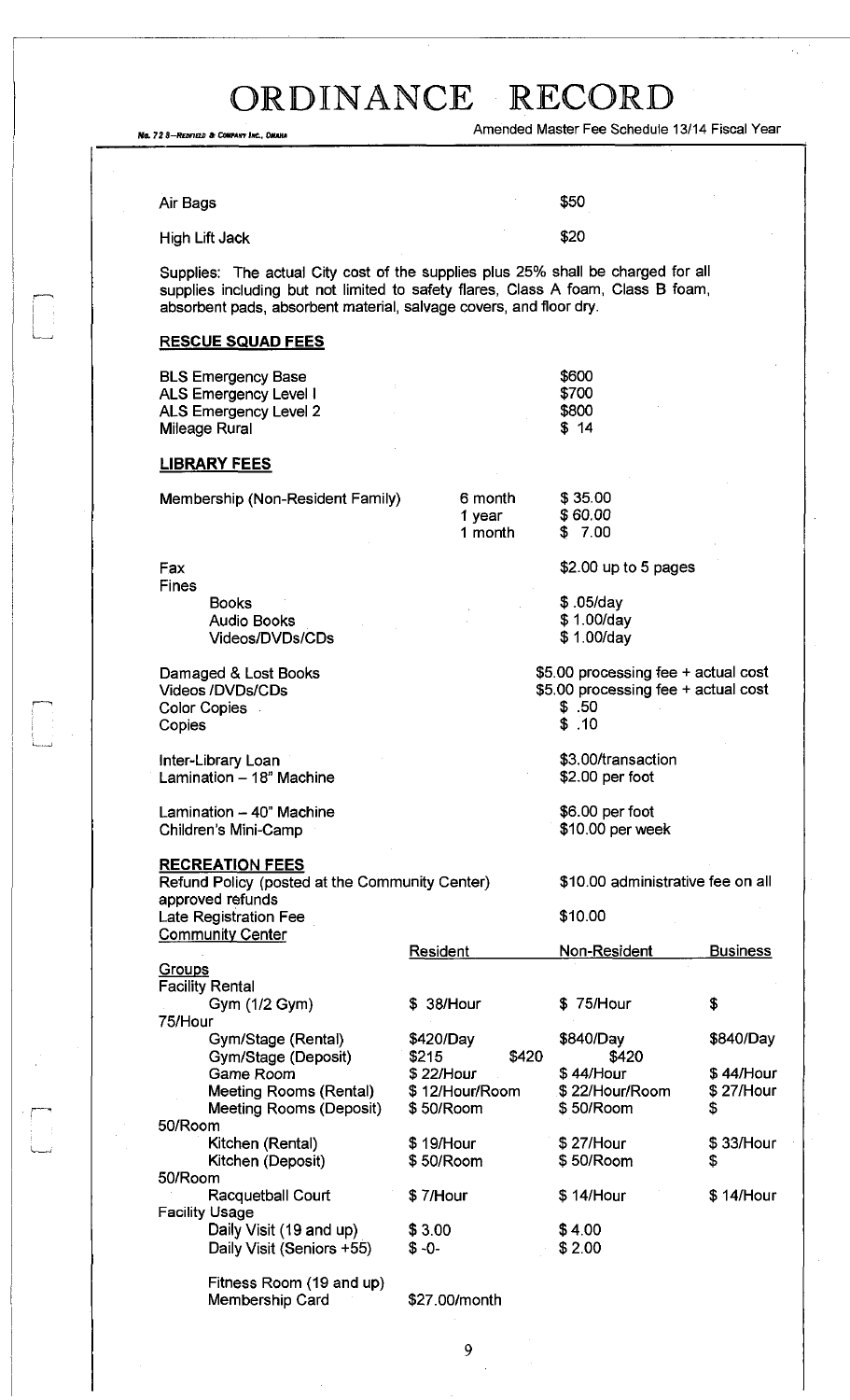No. 72 8-REOFIELD & COMPANY INC., OMAHA

ORDINANCE RECORD<br>Amended Master Fee Schedule 14/15 Fiscal Year

j.

|                                                              | (Exercise Room, Gym, Racquetball/Walleyball Courts)                       |
|--------------------------------------------------------------|---------------------------------------------------------------------------|
| (Mon - Fri 8:00 -5:00 pm)                                    | \$3.00<br>\$4.00/Visit                                                    |
| Gym (19 and up)                                              |                                                                           |
| (Mon - Fri 8:00 -5:00 pm)                                    | \$3.00<br>\$4.00/Visit                                                    |
| <b>Resident Punch Card</b>                                   | \$50.00                                                                   |
| Non-resident Punch Card                                      | \$35.00                                                                   |
| Non-resident Punch Card                                      | \$20.00                                                                   |
| Ind. Weight Training                                         |                                                                           |
| <b>Classes</b>                                               | \$25                                                                      |
|                                                              |                                                                           |
|                                                              |                                                                           |
| Variety of programs as determined by the Recreation Director |                                                                           |
| Fees determined by cost of program                           |                                                                           |
|                                                              |                                                                           |
| <b>Classes</b>                                               |                                                                           |
|                                                              | <b>City</b><br>Contractor                                                 |
|                                                              | 25%<br>75%                                                                |
| Contract Instructor Does Registration and Collects Fees      |                                                                           |
|                                                              |                                                                           |
| <b>Other Facilities:</b>                                     |                                                                           |
|                                                              | Resident<br>Non-Resident                                                  |
| <b>Tournament Fees</b>                                       | \$30/Team/Tournament<br>\$30/Team/Tournament                              |
|                                                              | \$40/Field/Day<br>\$40/Field/Day                                          |
| <b>Gate/Admission Fee</b>                                    | 10% of Gross                                                              |
| <b>Model Airplane Flying</b>                                 |                                                                           |
| <b>Field Pass</b>                                            | \$40*<br>\$30*                                                            |
|                                                              | * includes \$10 club membership 1 - year license                          |
| <b>Field Rentals</b>                                         | \$40/2 hours<br>Resident and<br>Non-                                      |
| <b>Resident</b>                                              |                                                                           |
| <b>Park Shelters</b>                                         | \$15/3 hours<br>\$25/3 hours                                              |
| Swimming Pool                                                | Non-Resident<br>Resident                                                  |
| <b>Youth Daily</b>                                           | \$<br>$\boldsymbol{2}$<br>Ş<br>4                                          |
| <b>Adult Daily</b>                                           | S<br>4                                                                    |
| <b>Resident Tag</b>                                          | $\frac{3}{2}$<br>Տ<br>Տ                                                   |
| <b>Family Season Pass</b>                                    | \$105<br>\$165                                                            |
| <b>Youth Season Pass</b>                                     | \$ 65<br>\$95                                                             |
| <b>Adult Season Pass</b>                                     | \$75<br>\$105                                                             |
|                                                              |                                                                           |
| 30-Day Pass                                                  | $$55$ $$85$                                                               |
| Season Pass (Day Care)                                       | \$275<br>\$275                                                            |
| <b>Swim Lessons</b>                                          | \$30<br>\$55                                                              |
|                                                              | Swimming Pool memberships and specials prices shall be established by the |
| <b>Finance Director</b>                                      |                                                                           |
| <b>Youth Recreation Programs</b>                             | Non-Resident<br>Resident                                                  |
| Coed Softball/Baseball Ages 5-6                              | \$45/55<br>\$60/70                                                        |
| Coed Softball/Baseball Ages 7-8                              | \$45/55<br>\$60/70                                                        |
| Softball/Baseball Ages 9-10                                  | \$60/70<br>\$80/90                                                        |
| Softball/Baseball Ages 11-12                                 | \$70/80<br>\$100/110                                                      |
| <b>Tackle Football</b>                                       | \$110/120<br>\$140/150                                                    |
| Soccer Ages 8 and above                                      | \$65/75 \$65/75                                                           |
| <b>Fall Baseball clinic</b>                                  | \$17/27 \$22/32                                                           |
| <b>Basketball Clinic</b>                                     | \$17/27<br>\$22/32                                                        |
| Basketball Ages 9-10                                         | \$55/65<br>\$65/75                                                        |
| <b>Basketball Ages 11-12</b>                                 | \$55/65<br>\$65/75                                                        |
| Soccer Academy                                               | \$33/43<br>\$53/63                                                        |
|                                                              | \$33/43                                                                   |
| <b>Flag Football</b>                                         | \$53/63                                                                   |
| Volleyball                                                   | \$33/43<br>\$53/63                                                        |
| Cheerleading                                                 | \$27/37<br>\$47/57                                                        |
| 3 yr. old Soccer Clinic                                      | \$17/27 \$22/33                                                           |
| Uniform Deposit Fee                                          |                                                                           |
| <b>Basketball</b>                                            | \$40<br>\$40                                                              |
| <b>Tackle Football</b>                                       | \$180<br>\$180                                                            |
| Cheerleading                                                 | \$75Adult Recreation Programs<br>\$75                                     |
| Spring Softball - Single                                     | \$215<br>\$15                                                             |
| Spring Softball - Double                                     | \$420<br>\$420                                                            |
| <b>Basketball</b>                                            | \$145<br>\$145                                                            |
|                                                              |                                                                           |
|                                                              | 10                                                                        |

 $\overline{1}$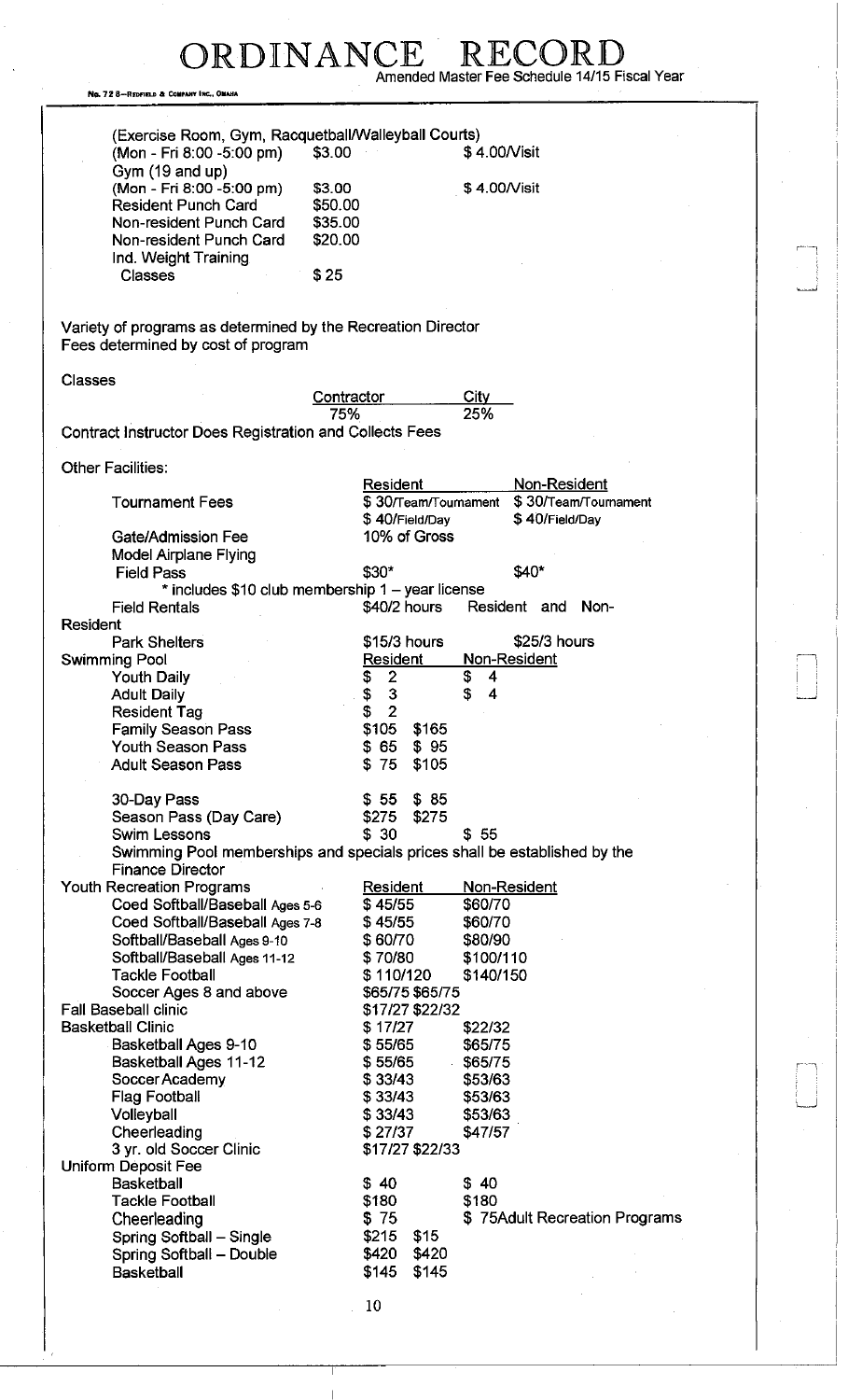, 72 8—REDFIEU a COMPANY INC., DHAKA **Amended Master Fee Schedule 13/14 Fiscal Year** 

| Volleyball<br>Fall Softball - Single<br>Fall Softball - Double                                                                                                                                                                                                                                                                                                                                                                      | \$110<br>\$120<br>\$235 | \$110<br>\$120<br>\$235 |                                                                                                                           |  |
|-------------------------------------------------------------------------------------------------------------------------------------------------------------------------------------------------------------------------------------------------------------------------------------------------------------------------------------------------------------------------------------------------------------------------------------|-------------------------|-------------------------|---------------------------------------------------------------------------------------------------------------------------|--|
| <b>Golf Green Fees</b><br>October 1st - February 28th<br>9-hole Weekdays (adults)<br>9-hole Weekends - Sa - Su (adults)<br>18-hole Weekdays (adults)<br>18-hole Weekends - Sa - Su (adults)<br>9-hole Weekdays - M-F (jr/sr)<br>9-hole Weekends - Sa-Su (jr/sr)<br>18-hole Weekdays - M-F (jr/sr)<br>18-hole Weekends - Sa-Su (jr/sr)<br><b>Pull Carts</b><br>Rental Clubs -<br>Electric Carts - 9-hole<br>Electric Carts - 18-hole |                         |                         | \$8.50<br>\$10.00<br>\$14.50<br>\$16.00<br>\$6.00<br>\$8.00<br>\$11.00<br>\$13.00<br>\$2.50<br>\$7.00<br>\$6.00<br>\$9.00 |  |
| March 1st - September 30th<br>9-hole Weekdays (adults)<br>9-hole Weekends - Sa - Su (adults)<br>18-hole Weekdays (adults)<br>18-hole Weekends - Sa - Su (adults)<br>9-hole Weekdays - M-F (jr/sr)<br>9-hole Weekends - Sa-Su (jr/sr)<br>18-hole Weekdays - M-F (jr/sr)<br>18-hole Weekends - Sa-Su (jr/sr)                                                                                                                          |                         |                         | \$10.00<br>\$12.00<br>\$16.00<br>\$18.00<br>\$8.00<br>\$10.00 sr/jr.<br>\$13.00<br>$$/15.00$ sr/jr:                       |  |
| <b>Pull Carts</b><br><b>Rental Clubs</b><br>Electric Carts - 9-hole<br>Electric Carts - 18-hole                                                                                                                                                                                                                                                                                                                                     |                         |                         | \$2.50<br>\$7.00<br>\$6.50<br>\$10.50                                                                                     |  |
| Junior - Age 15 & under; Senjor - Age 55 & over                                                                                                                                                                                                                                                                                                                                                                                     |                         |                         |                                                                                                                           |  |
| Golf concessions, merchandise, specials, league and tournament prices shall be<br>established by the Finance Director.                                                                                                                                                                                                                                                                                                              |                         |                         |                                                                                                                           |  |
| <b>Annual Passes</b><br>(One Full Year from date of purchase)<br>Adult (16over)<br>Senior (55 over)<br>Junior (15 under)<br>Family                                                                                                                                                                                                                                                                                                  |                         |                         | \$400.00<br>\$300.00<br>\$300.00<br>\$750.00                                                                              |  |
| Discount Cards                                                                                                                                                                                                                                                                                                                                                                                                                      |                         |                         |                                                                                                                           |  |
| (Adult Rates)<br>12 rounds                                                                                                                                                                                                                                                                                                                                                                                                          |                         |                         | \$100.00                                                                                                                  |  |
| (Jr./Sr. Rates)                                                                                                                                                                                                                                                                                                                                                                                                                     |                         |                         |                                                                                                                           |  |

Special Services Van Fees

Zone 1 Trip within city limits (LaVista & Ralston) Includes trips to grocery stores and senior center

Zone 2 Trip outside city limits

Zone 3 Trip outside city limits

12 rounds

L.

I—

\$ 80.00

\$1.00 one way

\$3.00 one way

\$10.00 one way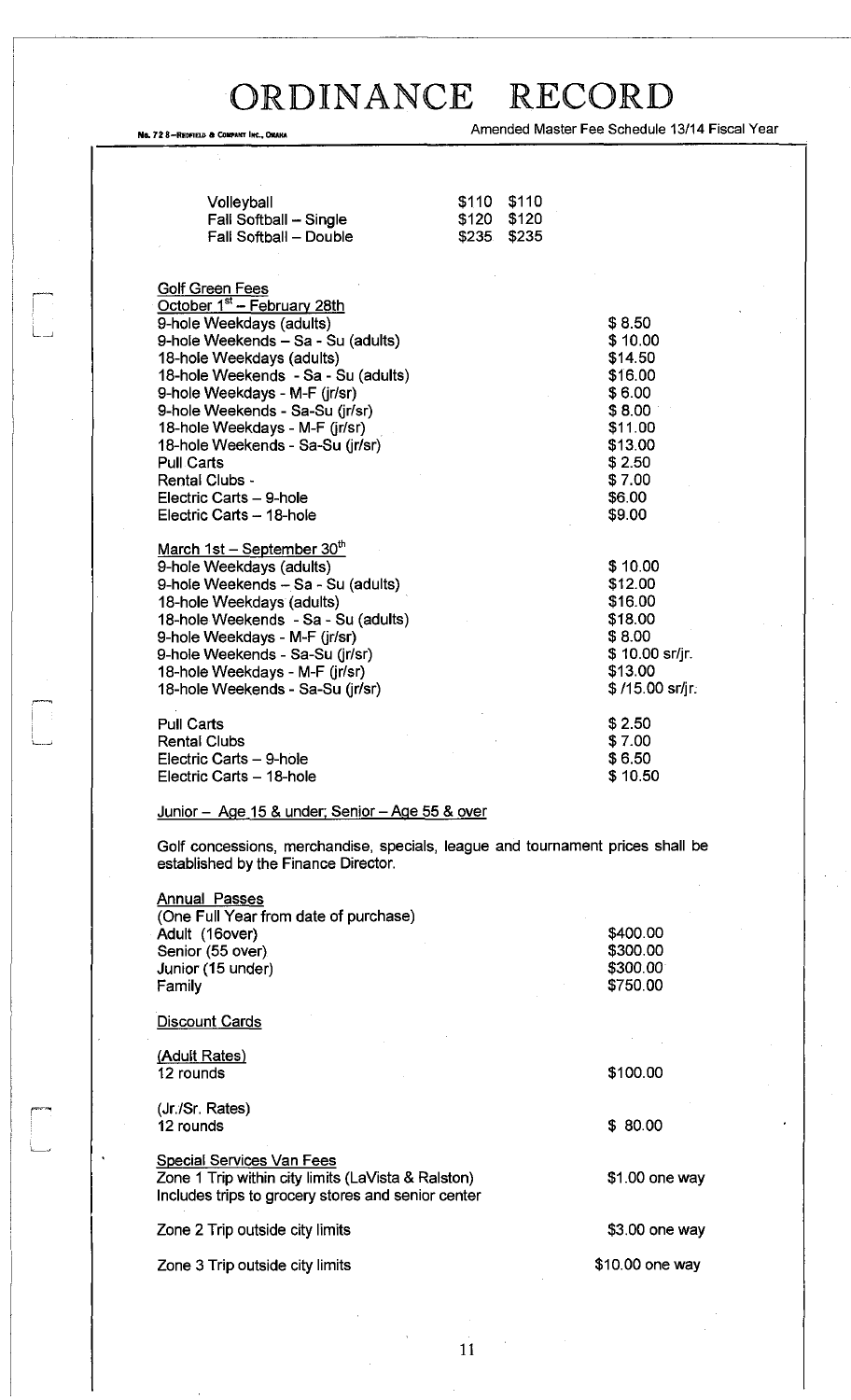RDINANCE RECOI

No. 72 B-REDFIELD & COMPANY INC., OMAHA

**Amended Master Fee Schedule 14/15 Fiscal Year** 

Bus pass (each punch is worth \$1.00) \$30.00

Section 2. Sewer Fee Schedule.

§3-103 Municipal Sewer Department; Rates.

- A. Levy of Sewer Service Charges. The following sewer service charges shall be levied against the user of premises, property or structures of every kind, nature and description, which has water service from any supply source and are located within the wastewater service area of the City of La Vista.
- B. Computation of Sewer Service Charges. For the months of December, January, February and March, the monthly charge for residential sewer services will be computed on the actual water used for these months. The monthly charge for residential sewer service in the months of April, May, June, July, August, September, October and November will be computed on the average water usage of the four (4) preceding winter months of December, January, February and March or for such portion of said consumption, whichever is the lesser. At the option of the City of La Vista, water used from private wells shall be either metered or estimated for billing purposes.
- C. Amount of Sewer Service Charges. The total sewer service charge for each sewer service user will be the sum of three (3) charges: (1) customer charge, (2) flow charge, and (3) abnormal charge.
	- 1. The customer charge is as follows
		- a. For sewer service users classified as Residential, the same being sewer service to a single family dwelling, or a duplex, apartment, or other multifamily dwelling (e.g. apartments) wherein each dwelling unit has a separate water meter that is read and charged for water and sewer use by the Metropolitan Utilities District - \$8.34 per month.
		- b. For sewer service users classified as Residential-Multi-Family, the same being sewer service to Multi-Family dwellings (e.g. apartments) wherein there is only a separate water meter to each building or complex that is read and charged for water and sewer use by the Metropolitan Utilities District - \$8.34 per month plus an amount equal to \$5.82 times the total number of dwelling units, less one, in the Multi-Family dwellings that comprise an apartment complex. The customer charge for Residential-Multi Family sewer service users will be billed by the City of La Vista in addition to the flow charge billing from the Metropolitan Utilities District. A late charge of 14% will be applied for for Multi-Family sewer use billings.
		- c. For sewer service users classified as General Commercial: Customers who normally use less than 100,000 cubic feet of water per month and who are not Residential users or Residential-Multi-Family users - \$8.94 per month. For sewer service users in this category that require manual billing, add \$10.00 for a total of \$18.94. The manual billing of the customer charge will come from the City of La Vista instead of the Metropolitan Utilities District.

2. The flow charge for all sewer service users shall be \$2.43 per hundred cubic feet (ccf).

- 3. If users have abnormal strength sewage as determined by the terms of the Wastewater Service Agreement between the City of La Vista and the City of Omaha, then additional charges will be billed to the user at the applicable rates as determined by said Agreement.
- 4. If users other than those classified herein are connected to the wastewater collection system, the Customer Charges, the Flow Charges and Other Charges will be determined by the City Council in accordance with rules and regulations of the EPA and the Agreement between the City of La Vista and the City of Omaha.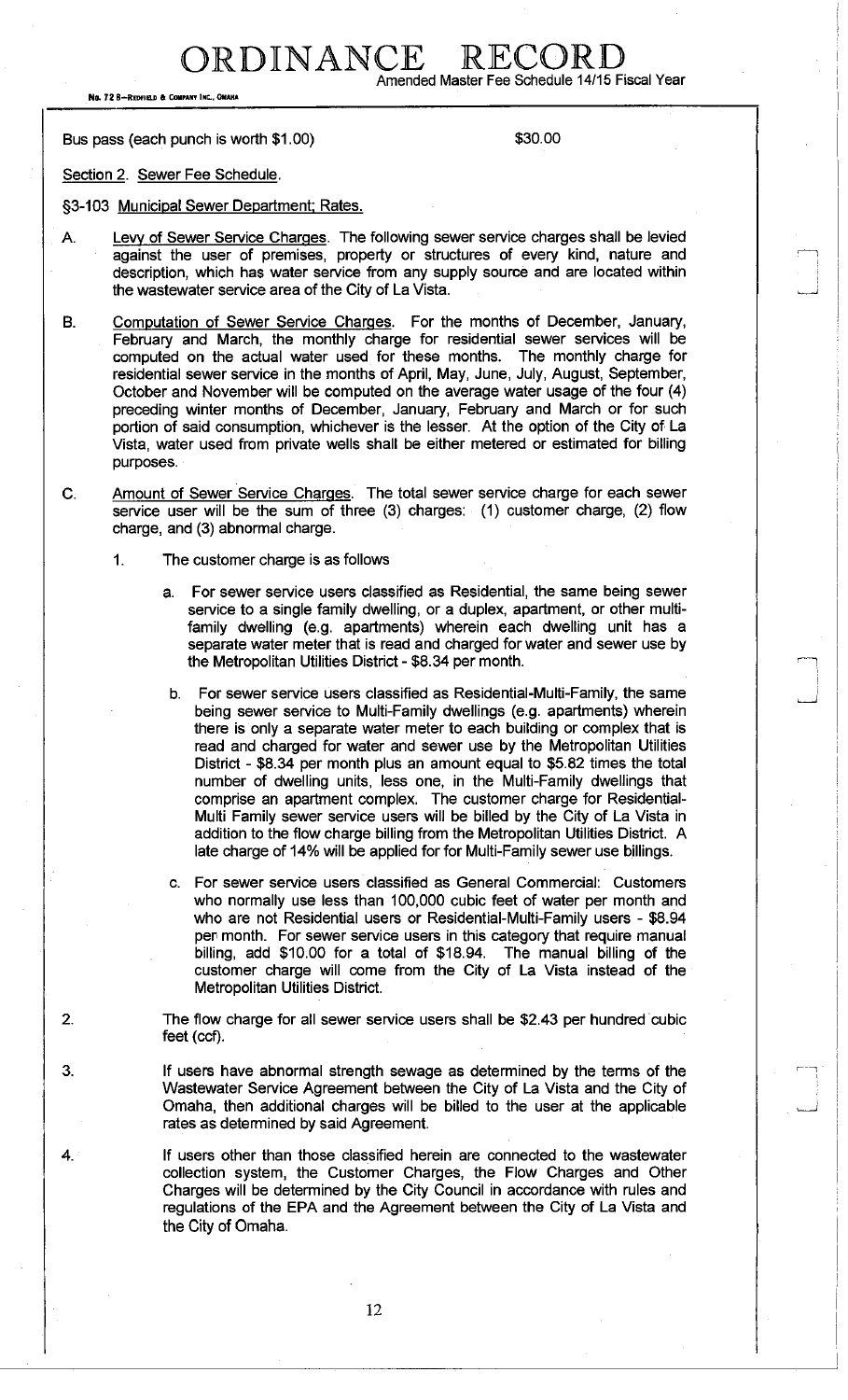Amended Master Fee Schedule 13/14 Fiscal Year

Section 3. Sewer/Drainage Connection Fee Schedule. A fee shall be paid to the City Treasurer as set forth in this section for each structure or tract to be connected to the sewer system of the City. No connection permit or building permit shall be issued until the following connection fees have been paid.

Residential Single Family Dwelling **Duplex** 

Multiple Family

No. 72 8-REDFIELD & COMPANY INC., OMAHA

Commercial/Industrial

\$1,100 \$1,100/unit

\$ 858/unit

\$5,973/acre of land as platted

The fee for commercial (including industrial) shall be computed on the basis of \$5,973 per acre within each platted lot or tract, irrespective of the number of structures to be constructed thereon.

The applicable fee shall be paid in respect to each lot or building site as a condition of City's issuance of any building or sewer connection permit.

- A. Changes in Use. If the use of a lot changes subsequent to payment of the fee, which different use would require payment of a fee greater than that payable in respect to the use for which the fee was originally paid, the difference in fee shall be paid to the City at time of such change in use.
- B. Existing Structures. Structures for which sewer connection and building permits have been issued, and all permit fees in respect thereto paid, prior to the effective date hereof shall be exempt from the fees herein imposed.
- C. Preconnection Payments. Where preconnection payment charges for a subdivision or portion thereof have been paid to City at time of subdivision of a tract pursuant to agreement between the City and the developer and the sanitary and improvement district, if any, financing improvements of the subdivision, the preconnection payment so made shall be credited by City to the sewer/drainage fees payable at time of connection of the individual properties to the sewer/drainage systems of the City.
- D. Sewer Tap and Inspection and Sewer Service Fees. The fees imposed by Section 3 hereof are in addition to and not in lieu of (1) sewer tap and inspection fees payable pursuant to Section 3-122 of the La Vista Municipal Code and listed herein and (2) sewer service charges imposed by Section 2 hereof.

Section 4. Sewer Inspection Charges Established for Installation. Inspection charges for nonresidential property sewer installation shall be:

| Sewer Tap Fee (Inspection Fee)       |       |
|--------------------------------------|-------|
| Service Line w/inside diameter of 4" | \$400 |
| Service Line w/inside diameter of 6" | \$600 |
| Service Line w/inside diameter of 8" | \$700 |

Service Line w/inside diameter over 8" Special permission/set by Council

Section 5. Miscellaneous Sewer Related Fees: Miscellaneous sewer related fees shall be:

| Private Sewage Disposal System Const. Permit       | -56 | 1,500 |
|----------------------------------------------------|-----|-------|
| Appeal Fee Re: Issuance or Denial of Sewer Permits |     | 1.500 |

Section 6. Repeal of Ordinance No.1158. Ordinance No. 1158 as originally approved on November 15, 2011, and all ordinances in conflict herewith are hereby repealed.

Section 7. Severability Clause. If any section, subsection, sentence, clause or phrase of this ordinance is, for any reason, held to be unconstitutional or invalid, such